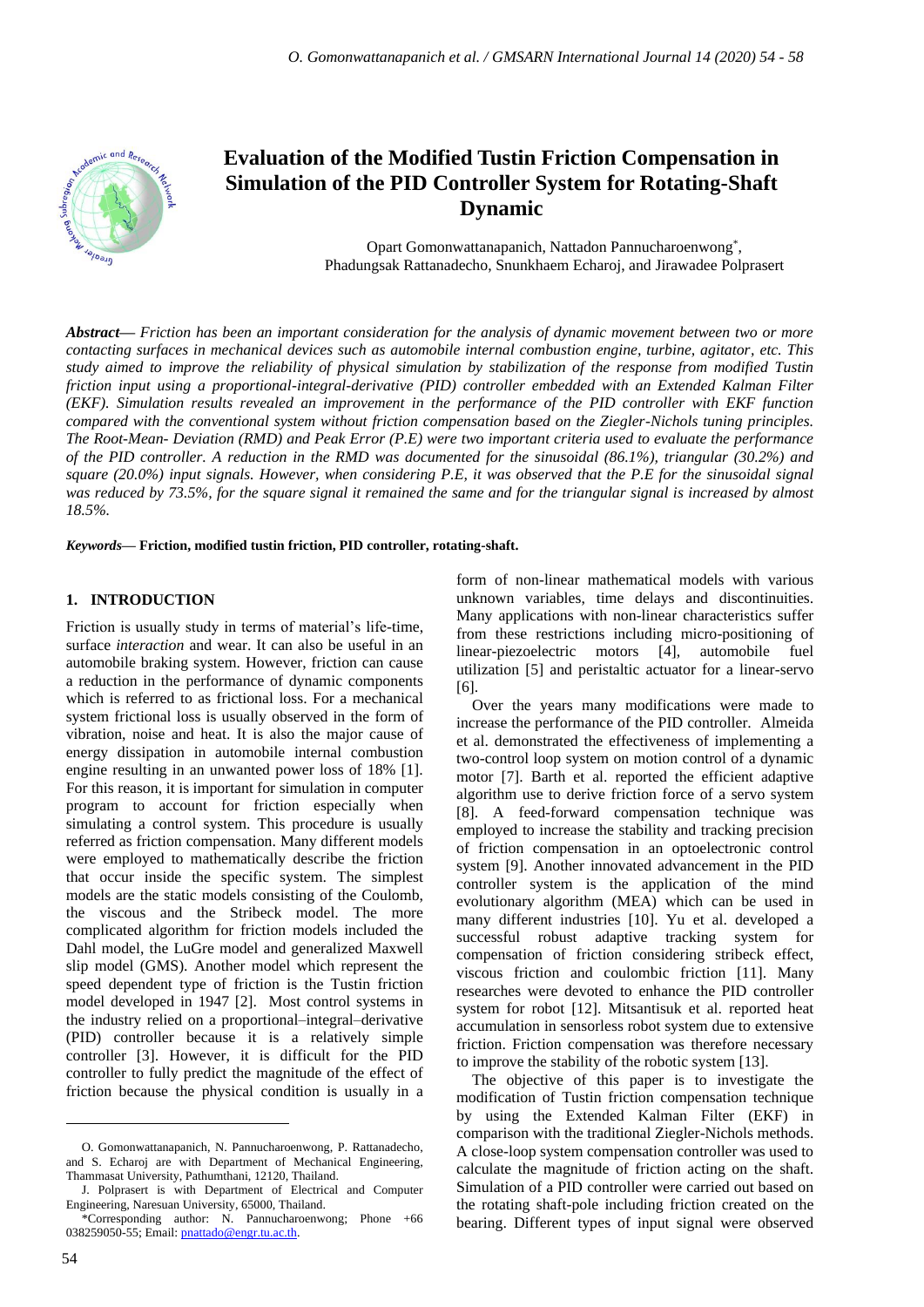including sine signal, triangular signal and square input. These simulating results were evaluated by calculating P.E and root-mean-square deviation (RMD).

#### **2. ALGORITHM MODEL**

#### *2.1 Plant model*

The performance of the rotating shaft system with tangible friction forces on the bearing was observed as shown in Figure 1.



**Fig. 1 Schematic diagram of the rotating shaft with friction on bearing.**

Mathematic models of the rotating motion can be described as shown from equation 1 to equation 3 below.

$$
\sum T = J\alpha \tag{1}
$$

$$
u - T_f = J\ddot{y}
$$
 (2)

$$
v = \int \frac{1}{J} (u - T_f) dt
$$
 (3)

In equation 1-3, *u* represent the torque applied, *v* represents the angular velocity, *J* equaled the moment of inertia, is the angular acceleration and  $T_f$  is the friction torque from the bearing. A block diagram expressing the controller setup for the rotating shaft system is shown in Figure 2.



#### **Fig. 2 PID controller diagram regarding the input torque and the output velocity.**

The modified Tustin's friction model was employed to find the friction torque of the bearing, which can be given by the equation 4 [14].

$$
T_f = \left( c_0 + c_1 |v| + c_2 \left( \frac{|v|}{c_3} \right)^{c_4} \right) \times sign(v)
$$
di  
(4)

where  $\nu$  is the angular velocity, and  $C_i$  are constants based on the location of the variables.

### *2.2 Fundamental of control*

According to figure 1, it is observed that when friction was not considered the equation for the transfer function can be expressed as equation 5.

$$
G_p(s) = \frac{V(s)}{U(s)} = \frac{1}{Js}
$$
 (5)

019) 54 - 58<br>
v is the angular velocity, and  $C_i$  are constants<br>
n the location of the variables.<br>
damental of control<br>
rding to figure 1, it is observed that when friction<br>
considered the equation for the transfer functi This equation represents a first order interaction considering the shaft of the system. A PID controller can be employed to improve the stability of the operating system. The equation that complied with the control law is shown in equation 6. 58<br>
S8<br>
angular velocity, and  $C_i$  are constants<br>
tion of the variables.<br> *of control*<br>
igure 1, it is observed that when friction<br>
ad the equation for the transfer function<br>
as equation 5.<br>
<u>V(s)</u> =  $\frac{1}{1s}$  (5)<br>
repre

$$
u(t) = K_p e(t) + K_I \int e(t)dt + K_d \frac{de(t)}{dt}
$$
 (6)

19) 54 - 58<br>
is the angular velocity, and  $C_i$  are constants<br>
the location of the variables.<br> **amental of control**<br>
ling to figure 1, it is observed that when friction<br>
onsidered the equation for the transfer function<br>
pr In equation 6,  $u(t)$  is the input from the plant as a function of time, *e* represents the error signal, is the integral gain, is the proportional gain, and is the derivative gain. For the traditional Ziegler-Nichols tuning method,  $K_p$  is equaled to 1.2 Nm/rad,  $K_I$  is equaled to 3.14 1/s and  $K_d$  is equaled to 0.0796 Nm/rad. The damping ratio for this equation is usually lower than 0.7 and the time constant is lower than 1 s considering J or the moment of inertia is equaled to 0.1 kg  $m^2$ .

### **3. FRICTION COMPENSATION FOR PID CONTROLLER**

Figure 3 demonstrated a closed-loop system for friction estimation, which contained two sections including a PID controller and the EKF. The signal representing the estimated friction is referred to as *Tf(k)* which was created by the EKF and then combined with the controlling signal derived in the PID controller.



**Fig. 3 Friction compensation via a close-loop feedback system.**

Friction estimation can be achieved by the EKF through discrete mathematical formula of friction as shown in equation 7 and 8 [15].

$$
T_f(k) = a(k)sgn(v(k))
$$
\n(7)

$$
a(k+1) = a(k) + w(k)
$$
 (8)

According to equation 7 and 8, the discrete block diagram for plant is illustrated in figure 4. For this equation the  $T_f(k)$  represent the period for sampling,  $z(k)$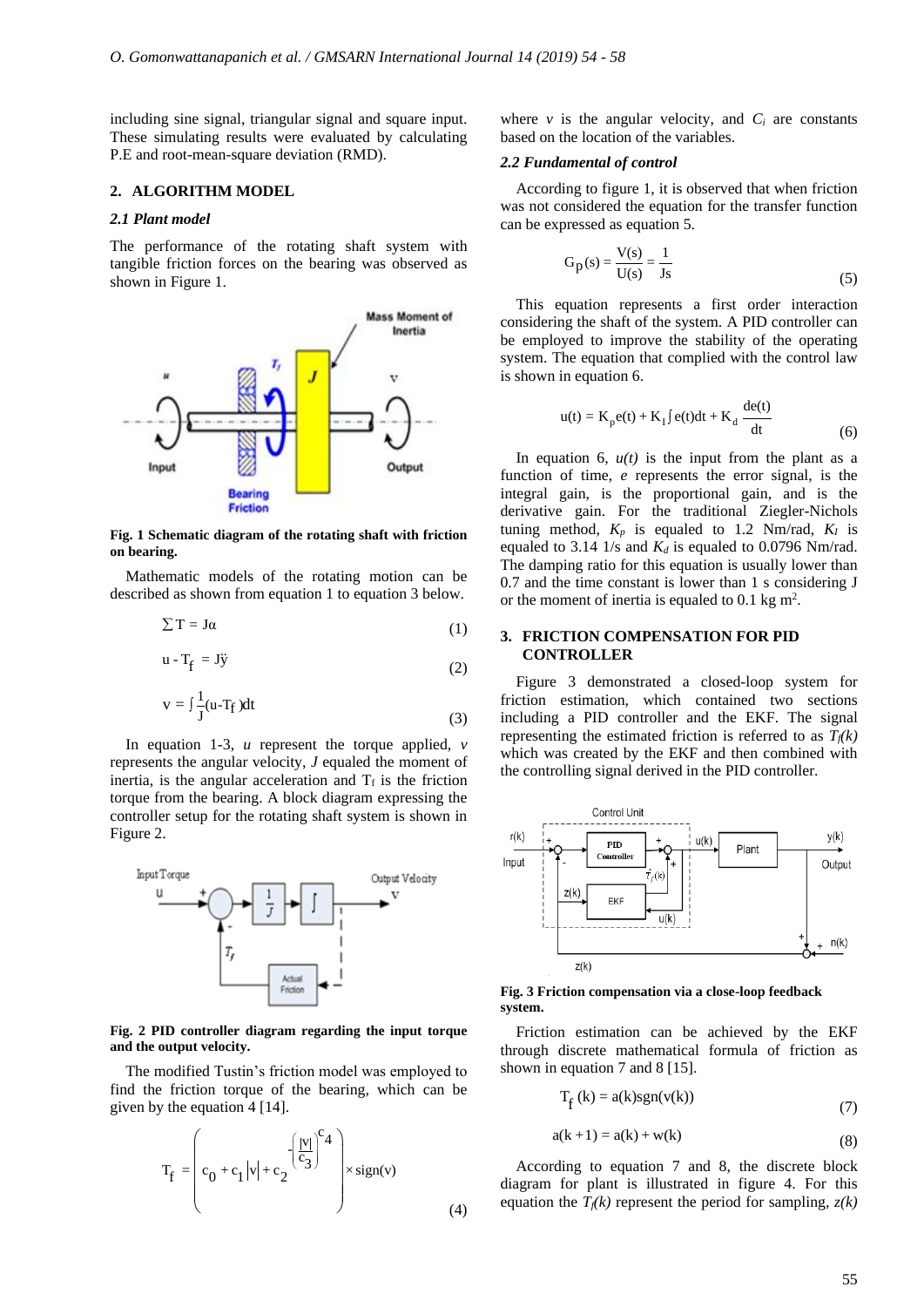is a measurement signal,  $n(k)$  is a measurement noise signal, and  $w(k)$  the system variable (state) are the  $x_l(k)$ and  $x_3(k)$ .



#### **Fig. 4 PID controller for discrete friction compensation maneuver.**

The algorithm described in figure 4 are embedded and illustrated in figure 4.

$$
X(k + 1) = f(X(k), u(k)) + G \times w(k)
$$
 (9)

$$
z(k) = h(X(k)) + n(k)
$$
\n<sup>(10)</sup>

Since the system compensation for friction is nonlinear, this research used the Extended Kalman Filter (EKF). The estimated state of the mentioned compensation system for friction is written in equation 11 and 12. These equations are in the form of error covariance matrix. -<br>
ID controller for discrete friction compensaties<br>
er.<br>
algorithm described in figure 4 are embedd<br>
ed in figure 4.<br>  $X(k+1) = f(X(k), u(k)) + G \times w(k)$ <br>  $z(k) = h(X(k)) + n(k)$ <br>
e the system compensation for friction<br>
ar, this research used ˆ { ( 1) ( ( 1))} **D** controller for discrete friction compensation<br> **ID** controller for discrete friction compensation<br> **ID** controller for discrete friction compensation<br>  $z(k)$ <br>  $z(k) = h(X(k)) + n(k)$  (10)<br>  $z(k) = h(X(k)) + n(k)$  (10)<br>
c the system comp **a**<br> **z**<sup>*z*</sup>(*k*)<br> **z** are for discrete friction compensation<br>
described in figure 4 are embedded and<br>
e 4.<br>  $=f(X(k), u(k)) + G \times w(k)$  (10)<br>
((*k*) + n(*k*) (10)<br>
stem compensation for friction is<br>
earch used the Extended Kalman = f(X(k), u(k)) + G × w(k)<br>
(9<br>
(k)) + n(k) (10<br>
tem compensation for friction i<br>
carch used the Extended Kalman Filte<br>
timated state of the mentione<br>
em for friction is written in equation<br>
equations are in the form of e (a)  $h + 1$ )  $h + 2$   $h + 3$   $\left(\frac{1}{2}\right)$   $\frac{1}{2}$   $\frac{1}{2}$   $\frac{1}{2}$   $\frac{1}{2}$   $\frac{1}{2}$   $\frac{1}{2}$   $\frac{1}{2}$   $\frac{1}{2}$  and  $\frac{1}{2}$  state of the mentioned quations are in the form of error<br>
(( $\hat{X}(k)$ , u(k))  $\times P(k) \times A^$ 

$$
P^{(k+1)} = A((\hat{X}(k), u(k)) \times P(k) \times A^{1} (\hat{X}(k), u(k)) + G \times Q \times G^{T}
$$
\n(11)

$$
\hat{X}^{-}(k+1) = f(\hat{X}(k), u(k))
$$
\n(12)

Other equations for the estimated state is described in the equations below.

$$
P(k+1) = \{I - K(k+1) \cdot C(\hat{X}^{-}(k+1))\} \cdot P^{-}(k+1)
$$
\n(13)

$$
\hat{X}(k+1) = \hat{X}^{-}(k+1) + K(k+1)
$$

$$
\{z(k+1) - h(\hat{X}^{-}(k+1))\}
$$
(14)

+
$$
G \times Q \times G^{T}
$$
 (11)  
\n $\hat{X}^-(k+1) = f(\hat{X}(k), u(k))$  (12)  
\n $r$  equations for the estimated state is described in  
\nations below.  
\n $P(k+1) = \{I - K(k+1) \cdot C(\hat{X}^-(k+1))\} \cdot P^-(k+1)$   
\n $\hat{X}(k+1) = \hat{X}^-(k+1) + K(k+1)$  (13)  
\n $\hat{X}(k+1) = \hat{X}^-(k+1) + K(k+1)$  (14)  
\n $K(k+1) = P^*(k+1) \cdot C^T(\hat{X}^-(k+1))$  (14)  
\n $\begin{aligned}\n&(C(\hat{X}^-(k+1) \cdot P^-(k+1) \cdot C^T(\hat{X}^-(k+1)) + R)^{-1} \\
&(15)\n\end{aligned}$  (15)  
\nfriction estimation equation is shown below.  
\n $\hat{T}_f(k) = \hat{a}(k)sgn(\hat{v}(k))$  (16)  
\n $\hat{a}(k) = \hat{x}_3(k)$ ,  $\hat{v}(k) = \hat{x}_1(k)$  (17)  
\n $\text{diviation}$ 

The friction estimation equation is shown below.

$$
\hat{T}_{f}(k) = \hat{a}(k)sgn(\hat{v}(k))\tag{16}
$$

$$
\hat{a}(k) = \hat{x}_3(k), \quad \hat{v}(k) = \hat{x}_1(k)
$$
\n(17)

#### **4. COMPUTER SIMULATION RESULTS**

The two different algorithms were employed in the computer simulation. These models included the no friction compensation (NFC) and the one with friction compensation (WFC). According to the NFC model, as shown in figure 3, the EKF was not presence. However, the WFC model contain EKF function to demonstrate the different between the two models. Each mathematical model is used to simulate input of different signals included the sinusoidal, triangular and square. The constants used in modified Tustin's friction algorithm used for the simulation included  $C_0 = 0.1$ ,  $C_1 =$ 0.5,  $C_2 = 0.1$ ,  $C_3 = 0.1$ , and  $C_4 = 2$ .

Figure 5 to 10 demonstrated computer simulation of the output response from the two different models (NCF and WFC) and the three different inputs (sinusoidal, triangular, and square).



**Fig. 5 Output response from a sine input signal when friction compensation was not included (RMD error is equaled to 0.081 and P.E = 0.254).**



**Fig. 6 Output response from a sine input signal when friction compensation was included (RMD error is equaled to 0.009 and P.E = 0.055).**

The criteria used to evaluate each input signal for different type of models were the root-mean-square deviation (RMD) and the P.E described in equation 18 and 19.

RMD Error = 
$$
\sqrt{\frac{1}{n} \sum_{i=1}^{n} (y_i - r_i)^2}
$$
 (18)

$$
Peak Error = Max. |y_i - r_i|
$$
 (19)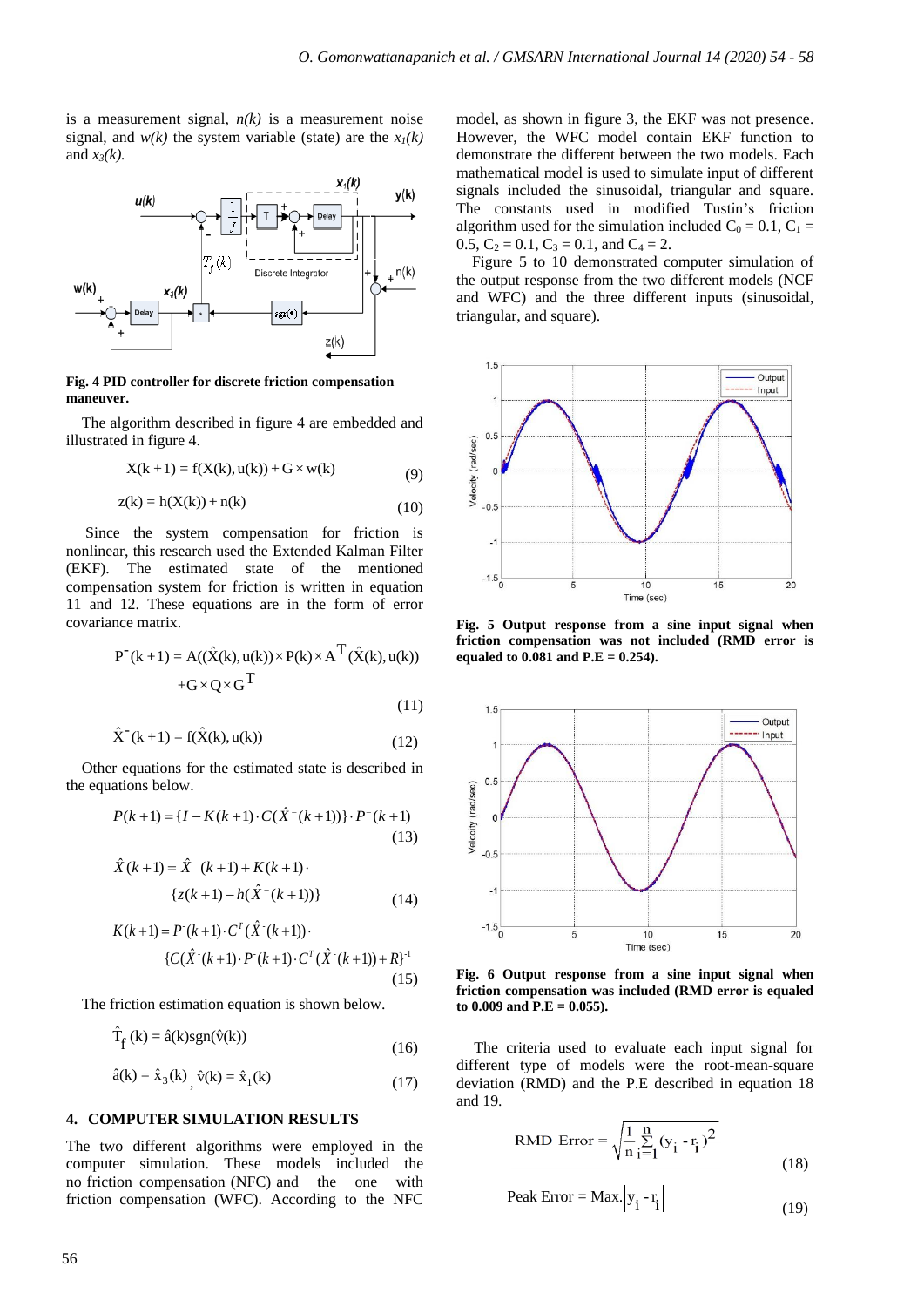

**Fig. 7 Output response from a triangular input signal when friction compensation was not included (RMD error is equaled to 0.109 and P.E = 0.242).** 



**Fig. 8 Output response from a triangular input signal when friction compensation was included (RMD error is equaled to 0.066 and P.E = 0.236).** 



**Fig. 9 Output response of a square input signal when friction compensation was not included (RMD error is equaled to 0.211 and P.E = 2.002).**

In equation (18) and (19),  $y_i$  represent the output signal and *r<sup>i</sup>* represent the input signal. Performance calculated from RMD and P.E for each type of models after simulation were demonstrated in Table 1 and Table 2. The computer simulation results for RMD and the P.E are showed in Table 2.



**Fig. 10 Output response of a square input signal when friction compensation was included (RMD is equaled to 0.157 and P.E = 2.022).**

**Table 1 Performance in terms of RMD for NFC and WFC model via the three types of input signal**

| Input signals | NFC   | <b>WFC</b> | Improvement<br>(%) |
|---------------|-------|------------|--------------------|
| Sinusoidal    | 0.065 | 0.009      | 86.05%             |
| Triangular    | 0.094 | 0.066      | 30.20%             |
| Square        | 0.196 | 0.157      | 19.88%             |

**Table 2 Performance in terms of P.E for NFC and WFC model via the three types of input signal.**

| Input signals | NFC   | <b>WFC</b> | Improvement $(\%)$ |
|---------------|-------|------------|--------------------|
| Sinusoidal    | 0.197 | 0.052      | 73.51%             |
| Triangular    | 0.198 | 0.235      | $-18.53%$          |
| Square        | 2.002 | 2.002      | $0.00\%$           |

#### **5. CONCLUSION**

Computer simulated results for the usage of modified Tustin Friction compensation applied in PID controller were investigated in this research. The stability and performance of the rotating shaft system by the EKF was evaluated through three different types of signals including sine, triangular and square input. The criteria for evaluation included root-mean-square error (RMD error) and peak error. Results have shown that the RMD errors declined by 86.1% (sinusoidal input signal), 30.2% (triangular input signal) and 20.0% (square input signal). Peak error was reduced by 73.5% when simulating sinusoidal input signal response. It was also illustrated that peak error did not change significantly for the square input signal after applying the modified Tustin Friction compensation method. However, it was shown that peak error increased by 18.5% when the triangular input signal was simulated.